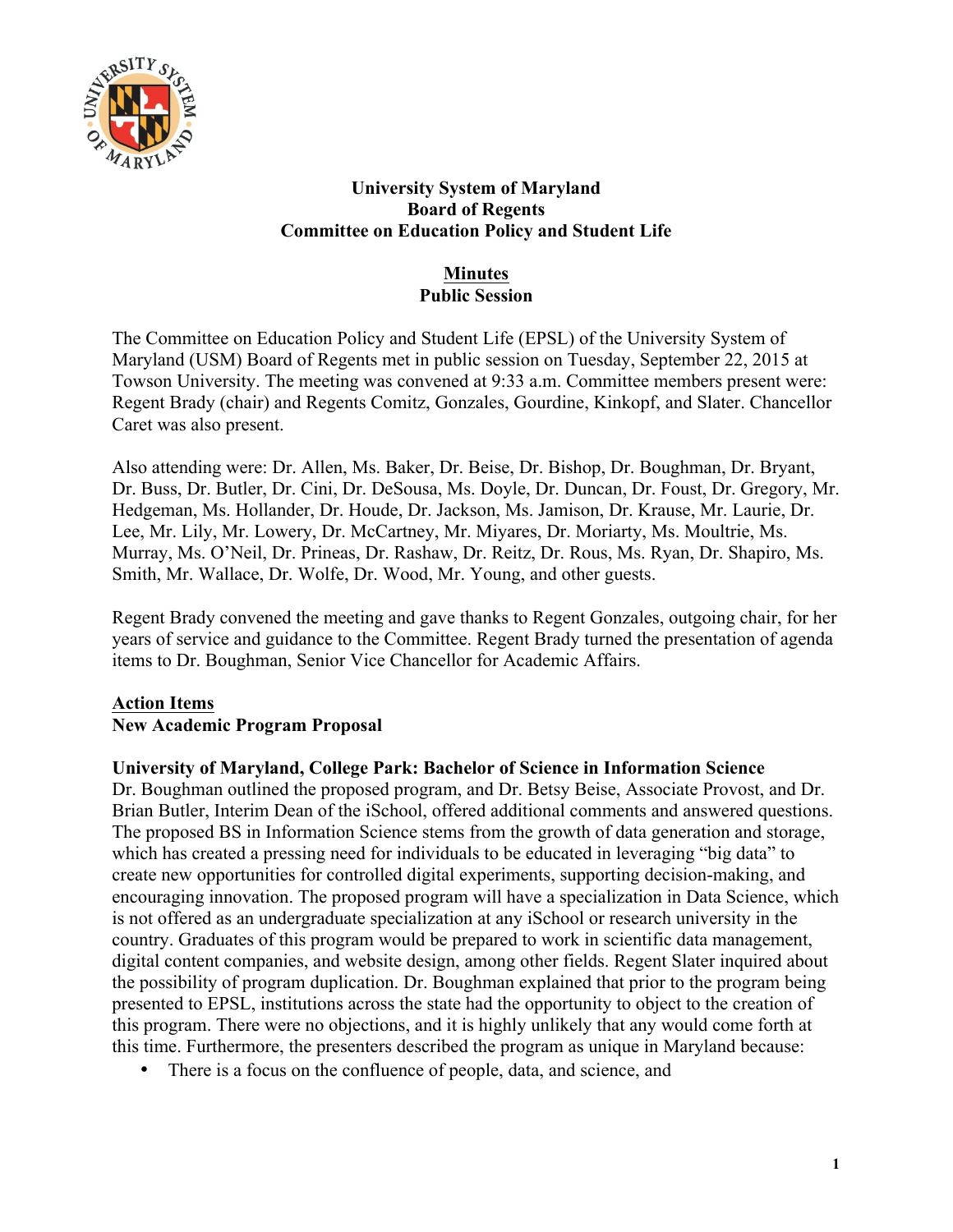• The focus on data management and enhancing the accessibility and usability of data and systems differs from programs within business schools where there is more focus on process.

The Chancellor recommends that the Committee on Education Policy and Student Life recommend that the Board of Regents approve the proposal from the University of Maryland, College Park for the Bachelor of Science in Information Science. The motion was moved by Regent Brady, seconded by Regent Slater, and unanimously approved.

#### **Amendments: Board of Regents Student Social Media Privacy Policy (V-1.20)**

In November 2013, the Board of Regents approved a policy on Student Social Media Privacy. Shortly after the policy was passed, members of the Academic Transformation Advisory Council and other stakeholders noted that restrictive language in the policy prevented even legitimate academic uses of social media both inside and outside the classroom. In an effort to accommodate the use of social media within the academic context—while also preserving the privacy of students—the original policy was amended by the Board on September 19, 2014. In 2015, the Maryland General Assembly passed House Bill 934 (SB 210) - *Educational Institutions – Personal Electronic Account – Privacy Protection*. The intent of the legislation and policy is to protect the privacy of students' non-institutional online accounts (email, social media, etc.) and to prohibit institutions from compelling a student to allow employees access to their personal electronic accounts for the purpose of observing or monitoring the student's activity *without* precluding the use of social media for academic/mentoring purposes and without preventing the institution's ability to investigate serious health and/or safety threats. Although HB 934 is similar to the USM's policy, some of the language of that bill necessitates further amendment to assure compliance with the new law, such as adding "prospective students" and "applicants" to the protected class. The Office of the Attorney General took part in drafting the proposed revisions and confirms that the proposed policy is in compliance with state law.

The Chancellor recommends that the Committee on Education Policy and Student Life recommend that the Board of Regents approve amendments to the Board of Regents Student Social Media Privacy Policy (V-1.20). The motion was moved by Regent Brady, seconded by Regent Kinkopf, and unanimously approved.

#### **Salisbury University: Creation of an Honors College**

Dr. Boughman outlined the proposal, and Salisbury's Dr. Diane Allen, Provost, and Dr. Jim Buss, Director of the Honors Program, offered additional comments and answered questions. The Salisbury University Faculty Senate Honors Program Committee recommended the shift from an honors program to an honors college. The current honors program is extremely popular, long-standing, and meets most of the standards of an honors college. It does not, however, meet the needs of, and to a large extent creates barriers for, students majoring in the Sciences, Pre-Professional Studies, and Business. The proposed Honors College would house three honors programs – Liberal Arts, Sciences & Pre-Professional Studies, and Business – that would meet the more diverse needs of students enrolled in the existing honors program. Moreover, by proposing three distinct honors programs, students will be able to take classes within their majors and conduct more undergraduate research or internship experiences as part of their honors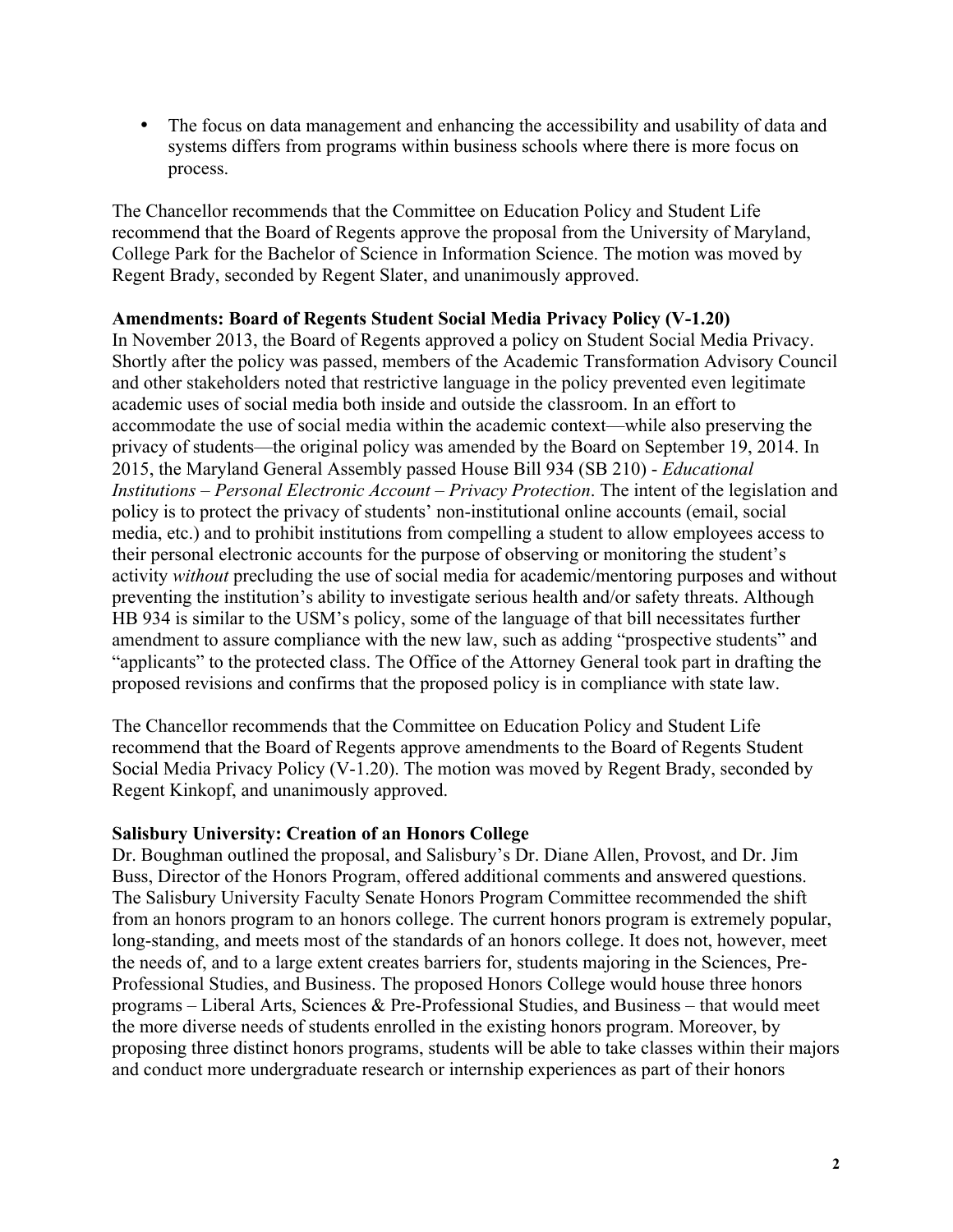requirements. This move would broaden honors opportunities for students in different disciplines, and it would increase opportunities for faculty to be innovative in their instruction.

In response to questions from the regents, the presenters confirmed that the expansion from a program to a college would not decrease the rigor of the honors work. The creation of more pathways will yield multiple curricula to allow more students in different disciplines the ability to complete the honors curricula without confusion. Drs. Allen and Buss also shared that moving to an honors college is well aligned with national standards and best practices. Chancellor Caret noted his support for the proposal, and shared that such smaller communities, within a larger college or university, often enhance the recruitment and retention of students.

The Chancellor recommends that the Committee on Education Policy and Student Life recommend that the Board of Regents approve the request from Salisbury University to create an Honors College. The motion was moved by Regent Brady, seconded by Regent Gourdine, and unanimously approved.

#### **Proposal: University of Maryland University College: New Academic Governance Policy**

UMUC is requesting approval to modify its 2001 shared governance Accountability Plan. The proposed changes include deleting references to the Faculty Advisory Council and the University Advisory Council. The Faculty Advisory Council will be replaced by an Academic Advisory Board comprised primarily of full-time faculty based in Maryland. The proposed academic governance model is intended for faculty only. During the process of developing of the proposal, UMUC hosted focus group meetings, a town hall meeting, and other opportunities for review by the entire UMUC community, including an open website for comments, to give feedback on proposed academic governance changes. The proposed new structure is based on recommendations developed by a team comprised of Maryland-based full-time faculty and academic administrators and then presented to the President. President Javier Miyares and his colleagues (Dr. Marie Cini, Provost; Dr. Aric Krause, Vice Provost and Dean of the Graduate School; and Dr. Matt Prineas, Vice Provost and Dean of the Undergraduate School) provided comments to give context to and elaborate on the proposal as outlined in the white paper, "Building the University of the Future" and the proposed policy for academic governance.

Dr. Virletta Bryant, Chair of the Council of University System Faculty, shared that a number of faculty have raised concerns about the implementation and content of the proposed changes. Dr. Bryant described the limited amount of time faculty had to give feedback and concerns faculty have about not being listened to throughout the process. She requested more time for the faculty to review the proposed changes. Regent Brady noted time between now and the October full Board of Regents meeting for concerns to be brought forth.

The regents raised questions about the vagueness of the policy, the inclusiveness of the process to propose and gather feedback on changes, and effects on accreditation. The presenters described how they were as inclusive as possible, but noted that the large number and diversity of faculty makes it difficult to get feedback from all faculty and challenging to achieving consensus from the disparate points of view. Additionally, they acknowledged groups of faculty who are not supportive of the proposal, as this signals a shift to clarifying that full-time faculty, rather than adjunct faculty should be responsible for programmatic development and oversight of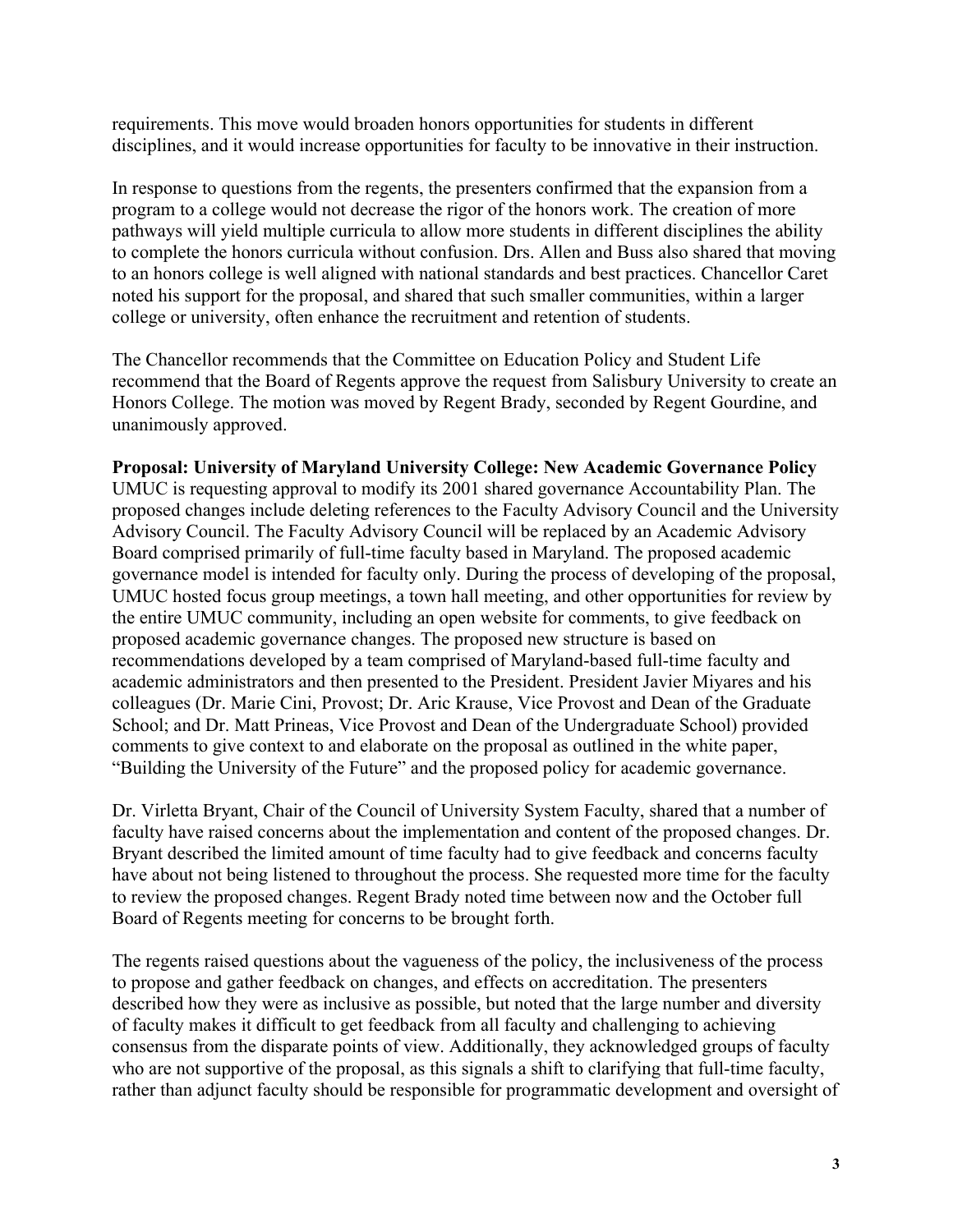full curricula. The changes will not affect accreditation, as UMUC will still be in compliance with Middle States. Regents are in favor of moving the topic to the full Board, but recognize that more questions may arise.

The Chancellor recommends that the Committee on Education Policy and Student Life recommend that the Board of Regents approve the request from the University of Maryland University College to enact a New Academic Governance Policy. The motion was moved by Regent Brady, seconded by Regent Slater, and unanimously approved.

## **Information Items**

#### **E&E 2.0, Analytics, and Student Success**

Dr. MJ Bishop, Director of the Kirwan Center for Academic Innovation, shared information about academic aspects of E&E 2.0, which will examine ways our campuses can be more effective and efficient, with a primary focus on how improved access to and analyses of data from academic and student services sources might inform our student success initiatives. Gathering data, providing analytics frameworks, and analyzing data in ways that will be useful in decision making will be new challenges for our institutions. However, these data and their use will be critical to enhancing student success while also reducing the high costs often associated with such interventions. Dr. Bishop described the System's relationship with a non-profit organization called the Predictive Analytics Reporting (PAR) Framework. Our institutions will work with PAR at varying levels to analyze their Closing the Achievement Gap initiatives and/or to have access to data collection and analysis in order to explore questions around retention and college completion. Dr. Bishop also described challenges to this work, strategies for dealing with those challenges, and the many activities that have been planned to fully engage our institutions. Regent Brady noted that change management is difficult and requested that faculty be included in this work to help ensure success.

#### **Report on Academic Program Actions Delegated to the Chancellor, 2014-2015**

In accordance with Board Resolution III-7.03, an annual report is submitted to the Board of Regents of program actions delegated to the Chancellor. The report indicates that between September 2014 and August 2015, former Chancellor Brit Kirwan approved 27 new certificates and concentrations and 10 title changes. He also approved the suspension of 2 degrees and 3 areas of concentration. In addition, the Board of Regents approved 16 new degree programs. Regents were presented with a chart detailing these actions.

## **Tentative Annual Agenda, 2015-2016**

The Tentative Agenda for 2015-2016 comprises anticipated action items, including new academic program proposals and new Board of Regents policies, as well as information and discussion items. Some of the information items are reported on an annual schedule to ensure that the regents are well informed about topics of general interest (e.g. enrollment projections, campus crime reporting, financial aid), while others respond to specific requests for reports and recommendations on a variety of topics of interest to the Committee. Regent Kinkopf asked that the Committee also get updates on differential tuition and alcohol use and abuse on campuses. Regent Brady reminded the regents that they may make agenda suggestions at any time.